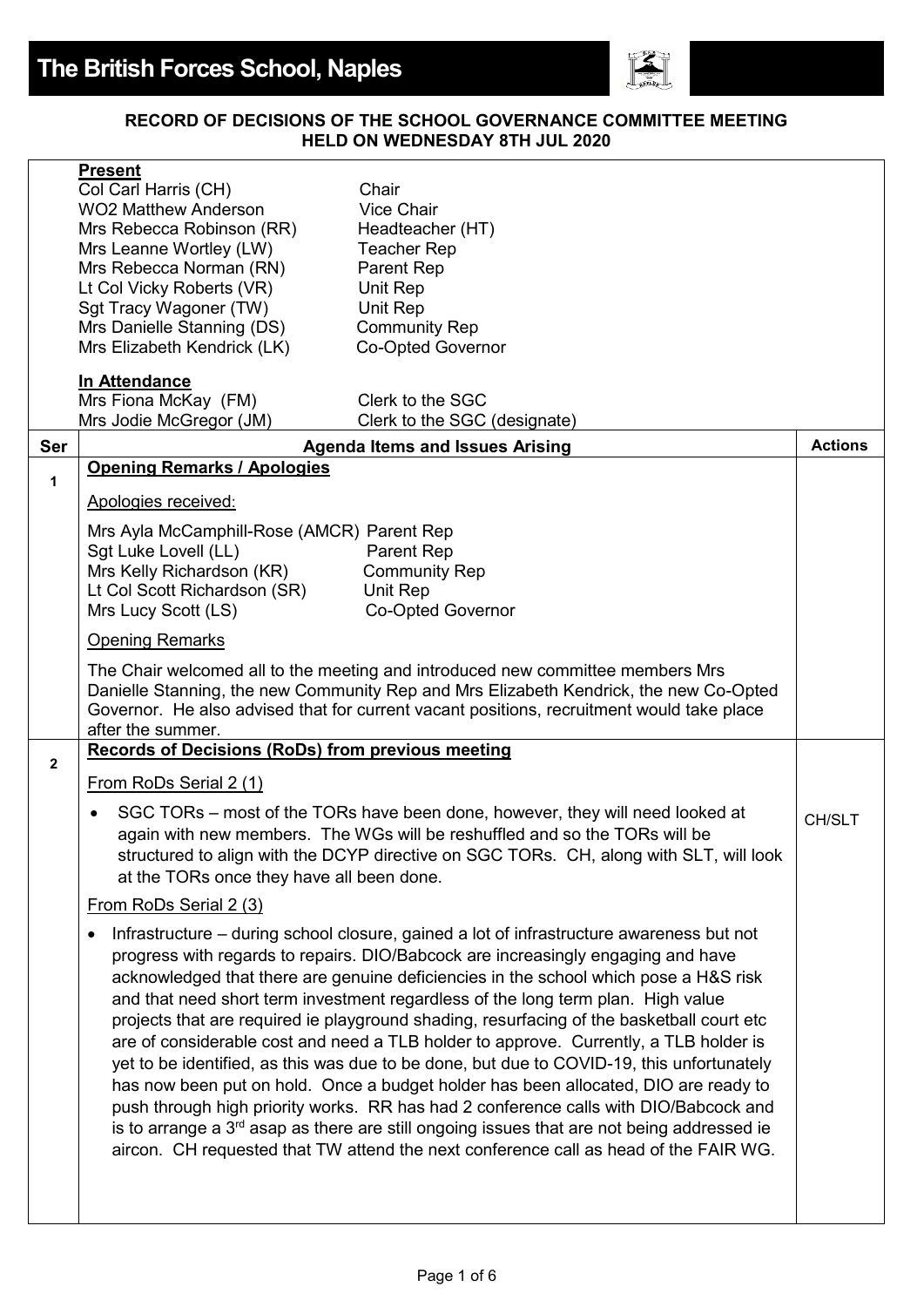## From RoDs Serial 2 (4)

• Newsletters & Comms – general feeling around the community is that the information sent through newsletters, VLOGs, the General's input etc has been well received. The school has maintained it's approachability well through e-mails, calls etc. MA advised that we need to keep pushing on with how we are sending out our information as by looking at the communication trends, Naples appear to be ahead of others, like EJSU etc who are now following our standards of communication. VR commented on how good the VLOGs were as they helped to give a better degree of normality for the children, and also the use of eschools which has been very useful in the teachers being able to talk through set work and give guidance. One suggestion that was made wrt eschools, was perhaps to have visual aids within the teacher videos in order to help children see a better picture of exactly what it is they need to be focusing on. In general, the online platforms were found to be very useful for the children in trying to keep a sense of normality for their education, however it was highlighted that there may be a concern with mental welfare due to this unique situation. RR advised that the staff have recently received training from the new Ed Psych and have been given a very useful document on Psychological Recovery and Return to Schools. From this, there are now updated plans and support for staff on how the school can help the children and what issues schools may face and how to deal with them.

## From RoDs Serial 2 (7.3)

• Policies – 2 sets of policies, statutory and non-statutory. All the statutory policies have been done with a few minor ones still to be developed. Some have been updated again further as they are COVID linked. Once all the immediate policies are finalised, in Sept the remaining policy reviews will be plotted and then that plan discussed at the next meeting. A list of policies has been made with review dates, priority etc which CH has requested be sent to him

## From RoDs Serial 2 (7.5)

• Budget & Finance – SBM and RR have had training on the new budget and it's layout and have also had revised processes on how to purchase essential resources for the school. The school has now been given permission to purchase necessary resources outwith CP&F which has relived many frustrations. Business Cases have also been submitted for school furniture and are just awaiting approval for this.

## From RoDs Serial 8 (1)

• FoBFS – CH was asked if OIC FoBFS should sit on the SGC committee, to which he was opposed. The reason being, both have different focuses – SGC are there to challenge and support the school, and FoBFS are there for school support only. Having the OIC may compromise the SGC committee. However, CH suggested that perhaps the OIC could attend the committee meetings as an observer, or, as a preferred option, perhaps consider an SGC member sitting in on the FoBFS meetings.

The ROD's from  $4<sup>th</sup>$  December 2019 were proposed as a true and accurate record of the meeting by MA and second by VR.

# **Matters Arising**

• COVID – what will endure – eschools will still be used in the new school year. It was highlighted that this was not intuitive but an improvement and has helped fill gaps in learning that were previously there and is a good record of children's progress. Various other platforms were suggested to use for online teaching etc, however it was stressed, that whichever platform is used that it stays the same to provide consistency – ie if eschools is used in school, then the same system should be used by the children when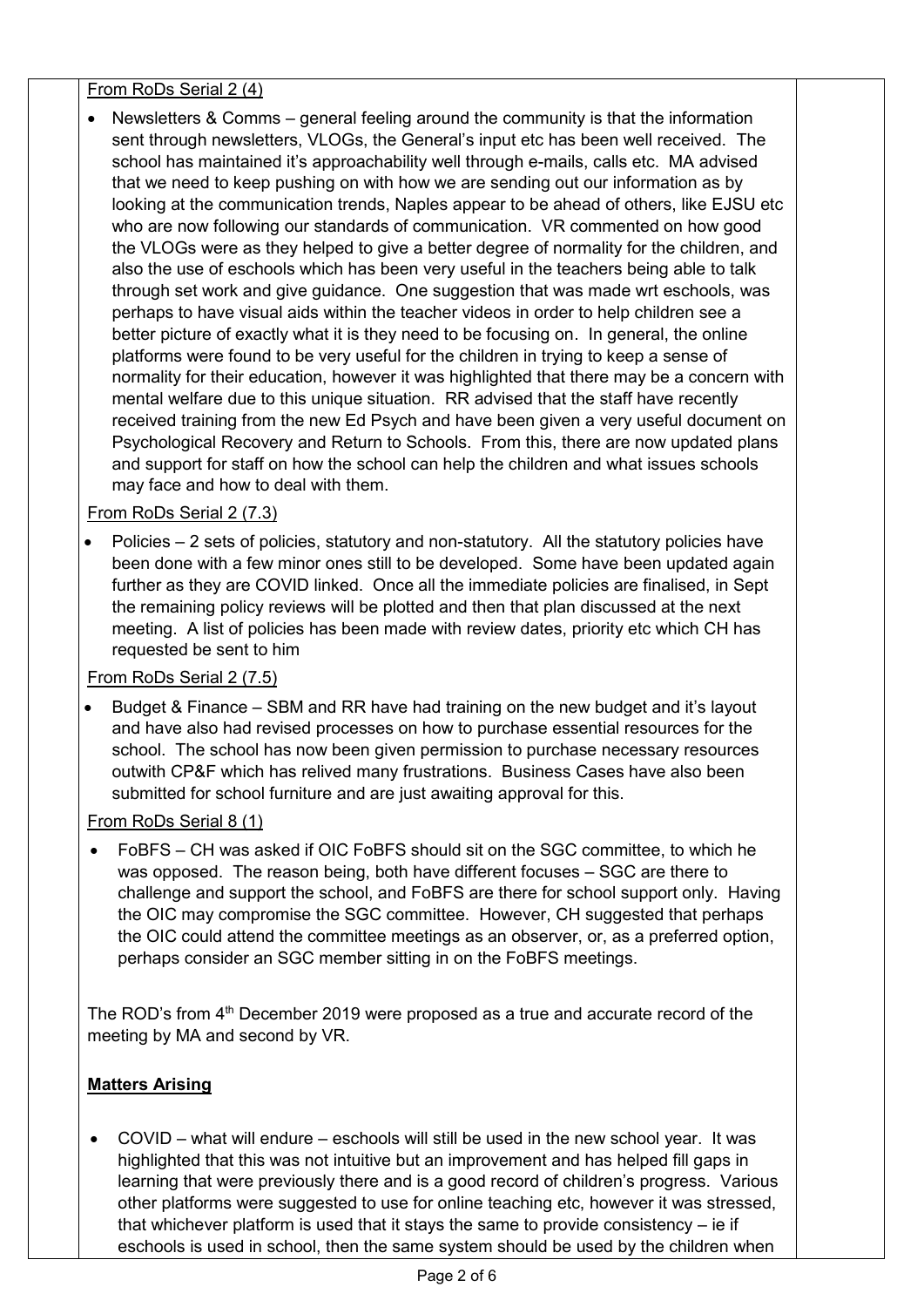at home learning. Various systems could be looked at for future planning moving forward if there were to be a second wave of COVID, however, up to now, RR stands by what has been put in place with the packages that the school had and what resources were available and is extremely proud of the school team and what they have achieved. The educational side and mental health side of the school's children and parents were looked at and the school tried to adapt everything that they did according to what feedback the school was getting from parents. LW also attended a technology sharing session with the ROW MOD schools and looked at all the different platforms that were being used across the different schools and how they were being used. Longer term, there needs to be some standardisation across MOD schools on how things need to run. CH will reach out to MOD schools to see who has the overall lead and seek some clarity on how things will be moving forward.

- Staff have been asked to create an independent package for each year group for a week's worth of work short notice should they have to be off work due to illness. If off for a longer period, RR and LW will pick work up from the 2<sup>nd</sup> week. Linked to that, if someone is off school due to suspected/confirmed cases of COVID, then that particular 'bubble' may have to close. RR will check with the SMO on how the school staff/pupils would be able to tested for suspected COVID and what the MOD guidelines and direction are on this. LW has also completed the Risk Assessment and will check with the DCYP H&S Advisor for guidance.
- If 'bubbles' were to close, and parents also take their other children out of school who are in other 'bubbles', then the option of live streaming the teaching sessions was discussed – that way, children at home would not miss out on class learning. RR would look into this to see if it would be a viable option. Also, with regards to parents keeping their children at home because of 'suspected' COVID cases or that they feel their child/ren should stay at home because a member of staff or pupil is off ill, and there is no confirmed case of COVID, then the absence would be considered unauthorised.
- If 2 or more teachers were to be off from school, the school management would be degraded and the school would most likely have to be closed as it stands currently. However, the school are hoping to have another supply teacher cleared before the start of Sept and also there may be another supply teacher newly arriving. An advert has gone out for a longer term supply teacher that could be brought in short notice to cover.
- VR raised the point of engaging with parents to see if they have been happy with the levels of challenges set for pupils or have they been finding some areas or home schooling in general difficult – it was felt that perhaps some parents may have not felt happy to speak up. RR advised that for those parents that had not been in touch or given feedback about work levels etc, then she would contact those parents to make sure that everything was ok. RR and LW monitor parent communication and contact any families that they don't hear form so that nobody 'slips through the net'. There will also be parent questionnaires that will be sent out in September for parent feedback.
- Concerns were raised over the length of assessment of pupils when they return in Sept. It has been advised that assessments will be done for the 1<sup>st</sup> half of term, but this was felt to perhaps be too long to then plan targeted provision after those assessments. LW advised that assessing is continual and that targeted provision will be put into place as soon as gaps are identified, but also that children who need to be challenged more will also have that provision.

## **3 Chairman's Verbal Report**

CH stated reiterated the fact that this has been an enormous transition period which everyone has found challenging. The SGCs function as critical friend and challenger has been maintained throughout this period. The SLT has been great in responding to immediate challenges ie school closure and how to continue to provide education and the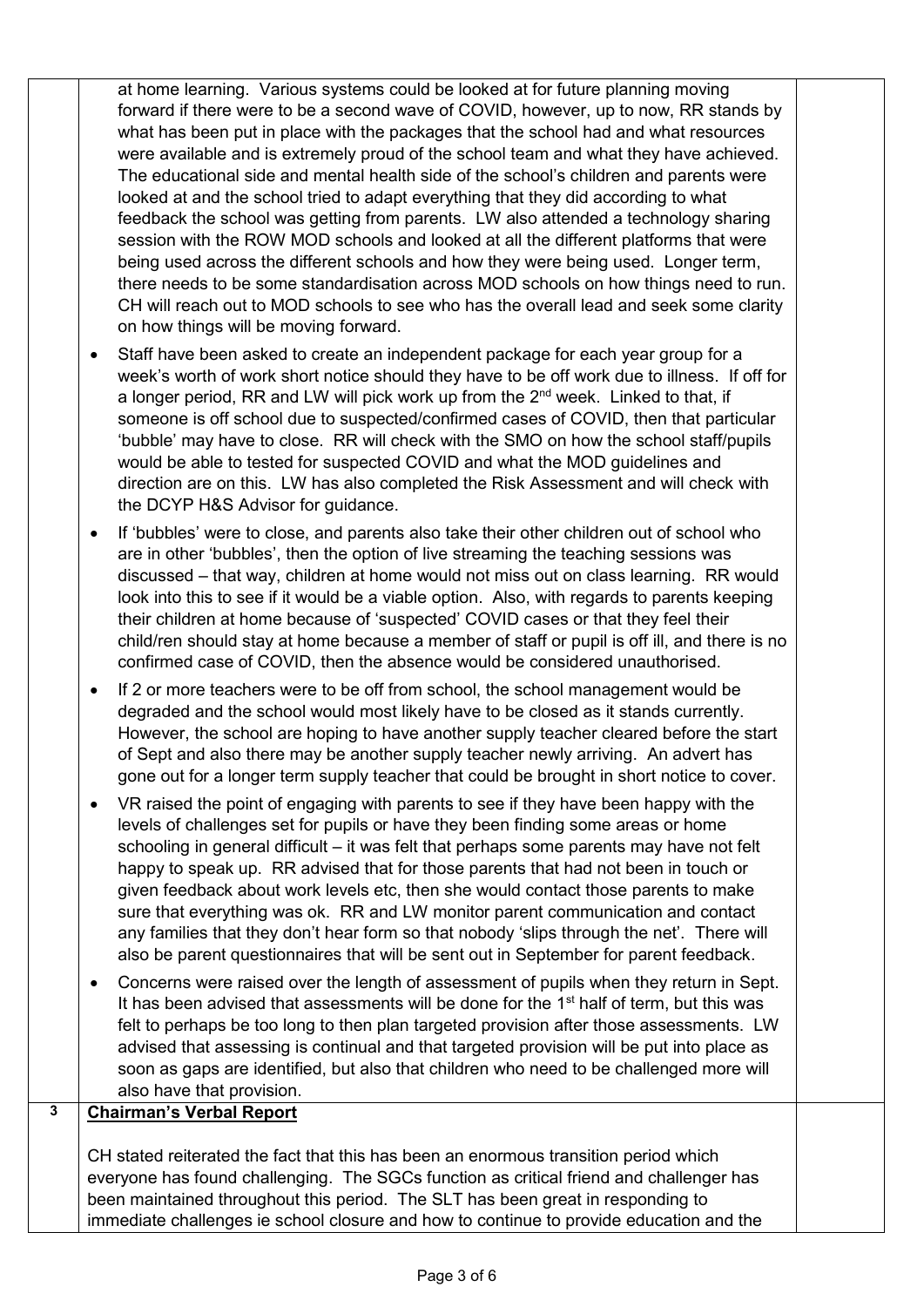|   | next steps. It would be of great value to conduct a post analysis of the online provision -<br>what could have been done better and how do we respond in the future.<br>SIP – the priority areas have been progressed, and the focus has now increased as to how<br>to provide educational support for when the children return to school. CH thanked RR and<br>the school team.                                                                                                                                                                                                                                                                                                                                                                                                                                                                                                                                                                                                                                                                                                                                                                                                                                                                                                                                                                                                                                                                                                                                                                                                                                                                                                                                                                                                                                                                                                                                                                                                                                                                       |  |
|---|--------------------------------------------------------------------------------------------------------------------------------------------------------------------------------------------------------------------------------------------------------------------------------------------------------------------------------------------------------------------------------------------------------------------------------------------------------------------------------------------------------------------------------------------------------------------------------------------------------------------------------------------------------------------------------------------------------------------------------------------------------------------------------------------------------------------------------------------------------------------------------------------------------------------------------------------------------------------------------------------------------------------------------------------------------------------------------------------------------------------------------------------------------------------------------------------------------------------------------------------------------------------------------------------------------------------------------------------------------------------------------------------------------------------------------------------------------------------------------------------------------------------------------------------------------------------------------------------------------------------------------------------------------------------------------------------------------------------------------------------------------------------------------------------------------------------------------------------------------------------------------------------------------------------------------------------------------------------------------------------------------------------------------------------------------|--|
| 4 | <b>Headteacher Report, SIP &amp; School Re-opening Leaflet</b><br>Curriculum and staff development – the school's next steps were to explore a separate<br>$\bullet$<br>science package, however, due to COVID, we are currently no further forward with this.<br>Work on this will continue in September.<br>Learning Behaviours – a Visionary day was planned for the 17 <sup>th</sup> March, however due to<br>$\bullet$<br>the school closure, this now needs to be reconvened.<br>Celebrating achievements – CH advised that some members of the community have not<br>$\bullet$<br>been content with the celebrating of achievements. Some have felt that there hasn't<br>been a 'level playing field'. CH felt that celebrating achievements was perhaps seen by<br>some as competition however it should be about encouragement. DS raised the point<br>that times tables challenges always seem to be celebrated, but perhaps there could be<br>more English based achievements as for some, times tables is quite a challenge so<br>achievements in English would provide perhaps a balance.<br>SIP – in Sept, the SIP will be reviewed collectively with the staff carrying forward the<br>actions for next year. A lot of the themes and threads will remain the same and the<br>format will not change greatly but there will be additional elements to add ready for<br>September. CH highlighted the fact the in Key Priority 1, the statement read 'The<br>teaching of core subjects is <b>inconsistent</b> across the school' - was this correct. RR<br>confirmed that this statement was correct as it is inconsistent and is the reason why it is<br>a key priority. The Chair also stated that the SIP is in a much better place than last year.<br>RR is happy with the level of engagement from the staff on this SIP, everything that has<br>been input on the SIP is with their collaboration. Since September, the school has<br>drastically improved the curriculum, looking at performance management and monitoring<br>etc |  |
|   | Re-opening Leaflet – gate opening times – a letter has been sent with regards to<br>extending the back gate opening times to open at 0745 – 0845 and then again 1245 –<br>1315 for school drop offs and pick ups. CH has requested a meeting with Comm BSG<br>and also head of the Carabinieri, however this has yet to be confirmed. It is hopeful to<br>get a decision by the end of the week, however, if it is later, then information will be<br>pushed out to parents during the school summer holidays to confirm timings.<br>Times of the school day – the timings of the school day starting from September will be<br>$\bullet$<br>0830 - 1300. The reason being, there is not enough school staff to facilitate the release<br>of the primary members of staff for lunch breaks. Additional members of staff to cover<br>this was suggested however, the school cannot have members of staff crossing<br>'bubbles' to provide cover. Not only that, if adverts were to go out for extra lunchtime<br>staff, the process for clearances and checks is so long that they wouldn't be able to work<br>in timeframe that the school would need them. The school is however, releasing an<br>advert for more full time LSA staff in the last week of term to hopefully get the school<br>back up to a full compliment.<br>Toilet training – in the leaflet it states that all FS children will need to be toilet trained as<br>$\bullet$<br>staff are unable to assist them. If children soil themselves, staff cannot physically<br>change a child, parents must be called in to collect their child and change them at home.<br>It was stressed that this was not a COVID related issue, but in actual fact a DfE<br>requirement.                                                                                                                                                                                                                                                                                                              |  |
|   | Physical distancing within bubbles - the question was asked what the distancing rules<br>٠<br>would be within hubbles, as in the LIK there doesn't need to be physical distancing with                                                                                                                                                                                                                                                                                                                                                                                                                                                                                                                                                                                                                                                                                                                                                                                                                                                                                                                                                                                                                                                                                                                                                                                                                                                                                                                                                                                                                                                                                                                                                                                                                                                                                                                                                                                                                                                                 |  |

would be within bubbles, as in the UK there doesn't need to be physical distancing with the bubble, but with regards to Italy, it is unclear yet if all should maintain a 1 meter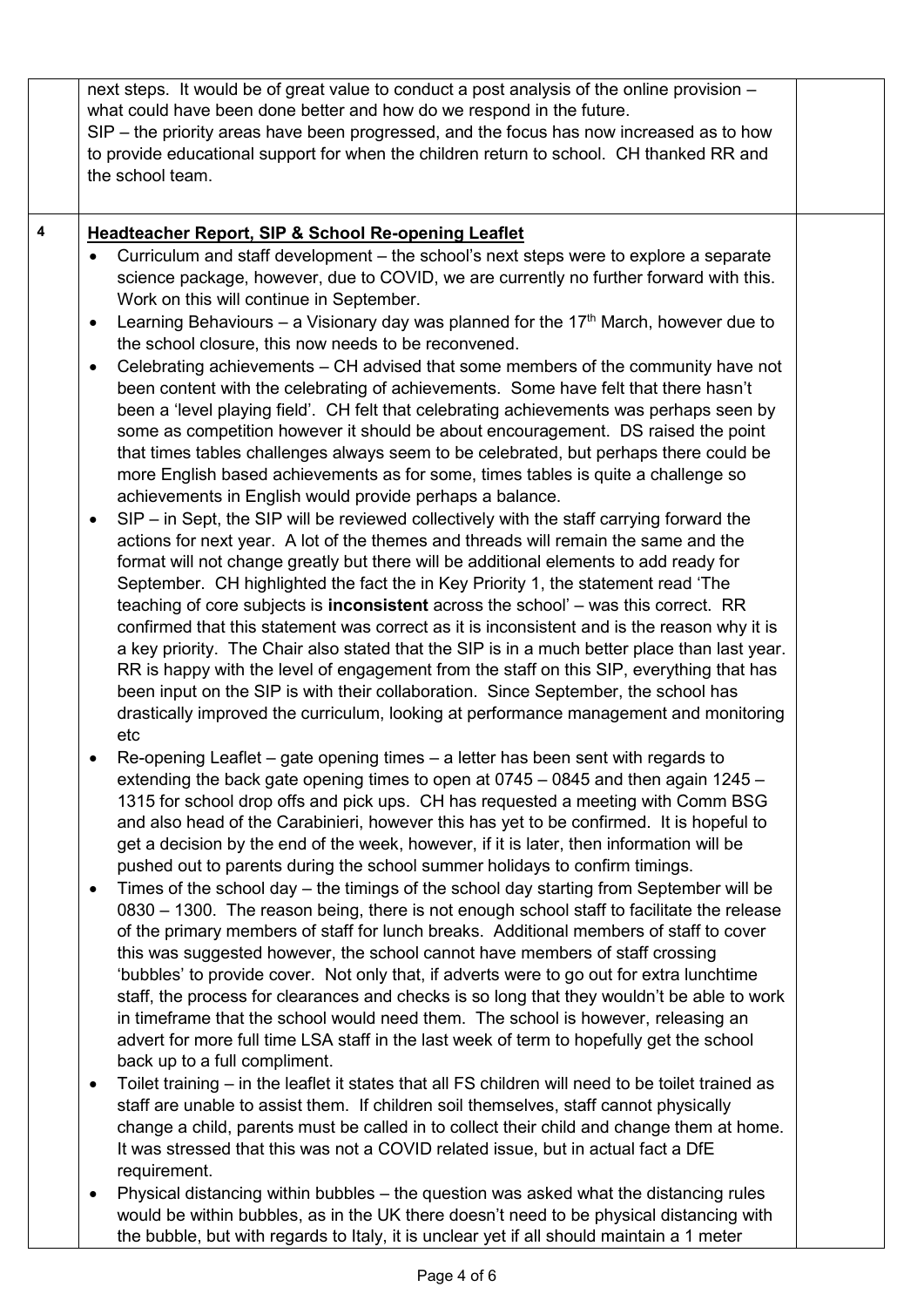|                         | distance from each other. The school follows UK and Italian regulations, and have been<br>advised that which ever is the stricter guidelines, then that is what the school must<br>follow. Therefore, if Italy still keep a 1 meter distance rule within bubbles, then the<br>school must adhere to this also. Once the ruling has been confirmed, it was suggested<br>that this be added into the leaflet.                                                                                                                                                                                                                                                                                                                                                                                                                                       |  |
|-------------------------|---------------------------------------------------------------------------------------------------------------------------------------------------------------------------------------------------------------------------------------------------------------------------------------------------------------------------------------------------------------------------------------------------------------------------------------------------------------------------------------------------------------------------------------------------------------------------------------------------------------------------------------------------------------------------------------------------------------------------------------------------------------------------------------------------------------------------------------------------|--|
| $\overline{\mathbf{5}}$ | <b>Governor's Verbal Reports/Visit Records</b>                                                                                                                                                                                                                                                                                                                                                                                                                                                                                                                                                                                                                                                                                                                                                                                                    |  |
|                         | CH had a Governor's visit to the EYFS area with Sophie Corbett. They discussed 3 main<br>٠<br>area; distribution of resources, parent engagement, which will continue through<br>workshops, although not currently possible due to the COVID situation, and also how<br>resilience is being assessed - these will be taken forward to look at when the school<br>returns.                                                                                                                                                                                                                                                                                                                                                                                                                                                                         |  |
| 6                       | <b>Safeguarding + Health &amp; Safety</b>                                                                                                                                                                                                                                                                                                                                                                                                                                                                                                                                                                                                                                                                                                                                                                                                         |  |
|                         | The committee felt that this area had already been covered throughout as the meeting<br>$\bullet$<br>was mainly COVID related and these areas were discussed.                                                                                                                                                                                                                                                                                                                                                                                                                                                                                                                                                                                                                                                                                     |  |
| $\overline{\mathbf{r}}$ | <b>AOB</b>                                                                                                                                                                                                                                                                                                                                                                                                                                                                                                                                                                                                                                                                                                                                                                                                                                        |  |
|                         | SGC membership – the committee currently has 12 members. The committee still<br>needs a TA rep. The TA rep will be nominated once recruitment has been completed<br>in Sept. There are also 3 governors leaving, MA (Vice), RN (parent rep) and AMCR<br>(parent rep) who will also need replacing and CH also advised that LS would be<br>leaving in Nov. Volunteers for these positions will be sought at a later date.                                                                                                                                                                                                                                                                                                                                                                                                                          |  |
|                         | WG responsibilities - current WGs are Communications, Safeguarding, Maths,<br>English, FAIR (Finance, Admin, Infrastructure and Resources) and EYFS. RR<br>suggested that perhaps not all of the WGs need to be stood up at the same time, and<br>therefore expect reports for every SGC meeting. It would be better to focus<br>resources on areas that need it at the time. CH will lean on the SLT to see where<br>support is needed or where the SGCs focus should be. The idea would be to have<br>the SGC WGs input to help drive and develop the SIP. Therefore, have WGs that<br>are aligned with the 3 key priorities of the SIP, so temporarily suspend the construct<br>of the WGs and have a whole SIP focus. Dates will be looked at for Sept to arrange<br>a meeting to see what WGs would be needed and what the expectations are. |  |
|                         | Governor of the month – It was felt that it was still a good idea to keep Governor of<br>the month, although for now this would be virtually instead of physically visiting the<br>school. It is important as these visits are not only educational for the governors, but it<br>also helps the governors be an independent voice when talking to the parents about<br>what is going on in school. The governors piece in the school newsletter is very<br>important as it is very informative for parents. It can help address any issues or<br>queries that parents may have and give a governor's perspective on what is going on<br>at the school. CH will be Governor of the month for September and will also put out<br>a Calling Notice for volunteers for October onwards.                                                               |  |
|                         | Governor's handbook – is very good but still needs a little work. This will be looked<br>at at the same time as the WGs will be looked at.                                                                                                                                                                                                                                                                                                                                                                                                                                                                                                                                                                                                                                                                                                        |  |
|                         | Teacher recruitment – recruitment for Bethany Warren's post has been postponed<br>until September with a view to a Jan/Feb start date. Carla Winter will cover until<br>then.                                                                                                                                                                                                                                                                                                                                                                                                                                                                                                                                                                                                                                                                     |  |
|                         | Farewell – the committee said a fond farewell to a few members. MA, RN, AMCR<br>and FM. As mentioned previously, the roles of the 3 governors that are leaving will<br>be advertised in September, and FM will be succeeded by Jodie McGregor, the new<br>SBM.                                                                                                                                                                                                                                                                                                                                                                                                                                                                                                                                                                                    |  |
|                         |                                                                                                                                                                                                                                                                                                                                                                                                                                                                                                                                                                                                                                                                                                                                                                                                                                                   |  |